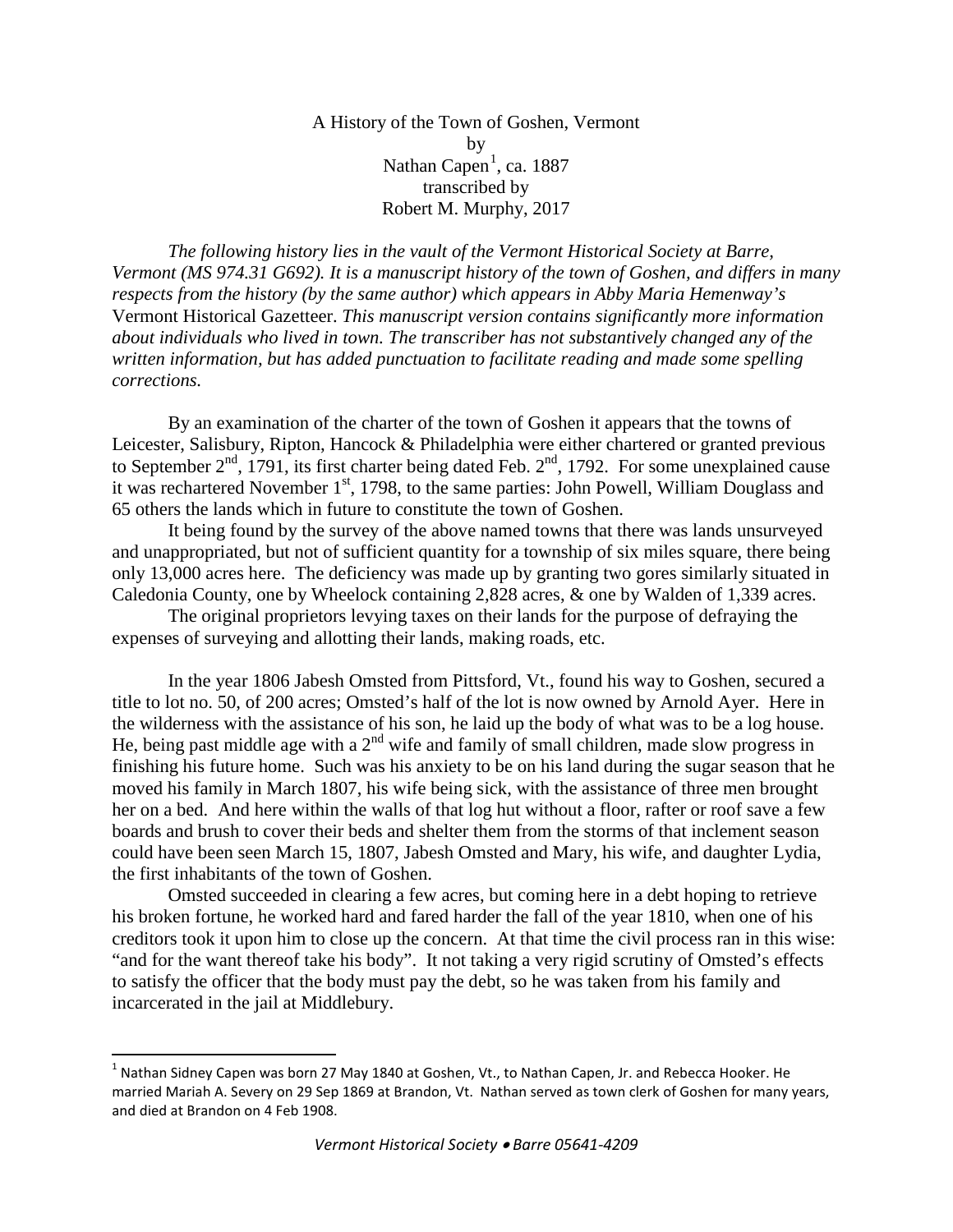He soon obtained the liberty of the yard, but the time he was required by law to stay was too long for any other purpose than to prove that imprisonment for debt was but the relic of a barbarous age, and in his case it was too well exemplified. He wrote to his family, saying, on a certain Saturday night, he would be at home. When that Saturday night came, they watched with the greatest anxiety for his return, the children often running out while the day lasted to see the first appearance of "Father", and after dark listening to every sound in their eager anxiety to greet him. The mother often walking short distances in the direction she expected him to come, saying to the writer, "I made it my rule not to go out of sight of the house for if I had I shouldn't have known where to have stopped." Saturday night to Mr. Omsted's family wore off drearily; he did not come. There was a lurking feeling that he might be sick, but hope sought to alleviate their fears by suggesting the probability of his staying somewhere to attend meeting on the Sabbath, his being an exhorter. They waited anxiously through the day. Monday brought a dreary East wind and snow storm which rendered traveling almost impossible. While Mrs. Omsted was preparing breakfast a stranger knocked at the door and inquired for her. She said, "I knew he brought tidings and without further preliminaries I asked if Mr. Omsted was sick." He replied, "very sick". After a moment's pause, he added, "he was alive when I left him, but there is no probability you will ever see him alive." Mr. Omsted died the morning the messenger left. Preparations were made to bring his body home for burial, that his family might have the cold satisfaction of looking upon the lifeless form of that beloved husband and father. But either through fear of having the debt transferred to the person who should remove him or some other unexplained cause, he was buried in Middlebury. He died February 14, 1811. His children were Henry, Demis, David, Lemuel, Jonathan & Moses; 2<sup>nd</sup> marriage Lydia: Martha & Mary. Mary was born in March 1811, and is the wife of Wolcott Baird, now living in Chittenden, Vt. Wolcott Baird, Jr., a grandson of Mr. Omsted, now resides in Goshen.

## Goshen Church History

The first settlers would occasionally meet for religious instruction on the Sabbath. Baptists, Congregationalists, Christians and Methodists would all meet and worship together. Samuel Bancroft from the south part of Philadelphia was the first Baptist preacher. Jabesh Omsted was an exhorter of the same faith. Edward B. Rollins of Randolph, Vt., the first Christian preacher, and Nathaniel Alden of Ripton, Vt., the first Methodist preacher. It was the custom to invite the ministering officials of the adjoining towns to come and preach when best they could. Appointments for preaching in the busy season in the afternoon of a workday would be carefully circulated and invariably secured good audience. Ox teams and all means of conveyance at hand would be brought into requisition to bring out old and young to hear their instructions.

The first persons baptized in town were John White, Nancy Blood, Lydia Carlisle and Hannah Smith in 1815 by Rev. Edward B. Rollins. In the same year Amos Sawyer and Fanny, his wife, and Merriam Ayer, the wife of David Ayer, were baptized. These seven members constituted the first Christian Church.

Elder Abiathar Knapp was the first minister that settled in Goshen. He come from Shrewsbury, Vt., in 1822 and reorganized the Christian Church or Society Dec. 3, 1822. The names of those constituting the church at this time were Abiathar Knapp, Amos Sawyer, Lois Blood, Fanny Sawyer (wife of Amos), Cynthia Mason, Nancy Carlisle and Anna Knapp. This organization existed till the  $18<sup>th</sup>$  day of April, 1846. The whole number of members was 46,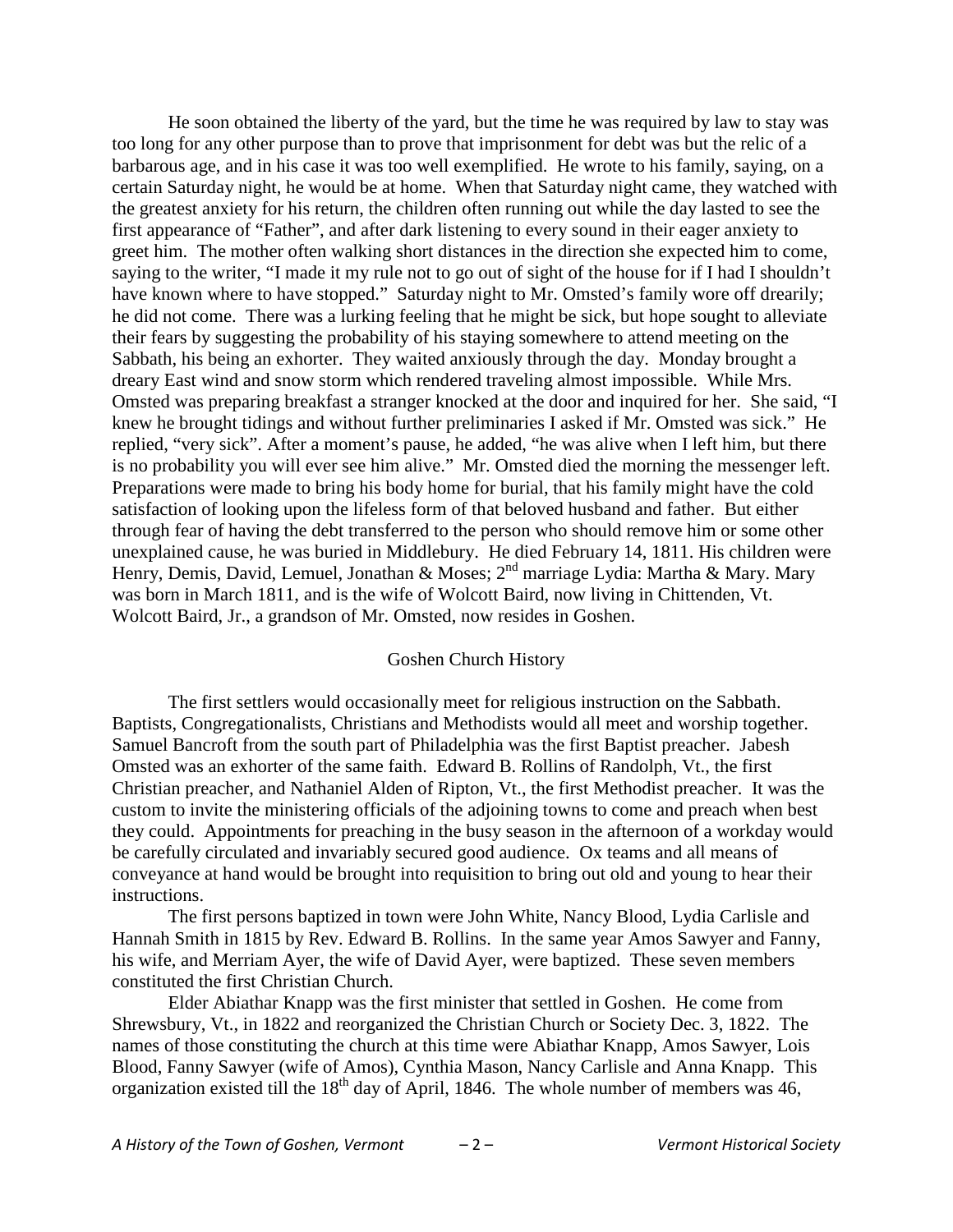never over 20 at one time since, which time it has existed only in name. Elder Knapp preached here for eight years. He represented the town in 1829, removed to Moira, N.Y., the fall of 1829, and died in Missouri January 4, 1880, age 94 years, 11 months, 11 days.

The Methodist Episcopal Church was organized in the year 1818. The members constituting that organization were Wm. and Rebecca Clark, his wife, and Polly, their daughter, at this time residents of Leicester, and Benjamin and Mary Phelps, his wife. Other names were added; they slowly increasing until the winter of 1826-7, when there was an awakening of the religious feeling, and the religious societies increased in numbers, new names being added to their organizations.

I can do no better than give the recollections of Mr. Martin Allen in church history, he coming here with his father at the age of 11, and was a participant and actor in all things pertaining to the welfare of the inhabitants both spiritual and temporal for a period of 39 years of adult age when he removed to Randolph, Wisconsin, where he died March  $4<sup>th</sup>$ , 1879, aged 78 years.

He says in a letter written in February, 1859, that "Mr. Omsted come to town in 1807, was the first settler. He belonged to the Baptist Church. In a few years several families come but few had any regard for the Sabbath or religion. However, some came who made and regarded the profession of religion. In a few years ministers were invited to come and preach at their own convenience, and mostly at their own expense. The first church was formed by Rev. Edward B. Rollins of Randolph, Vt., and was called the Christian Church.

"The Episcopal Methodists formed a society about the year 1818 and continued till the present time. Their number was small, not over 15 at one time, until 1827 when it was increased to 26. Soon after this Sabbath preaching was obtained, one sermon in two weeks, more numbers joining until 1831. Private dwellings and school houses now being now too small to convene all who wished to attend meeting, the Methodist Society built a small meeting house 24 feet square. They now secured preaching one half of the time, organized the first Sabbath school, purchased a library, continuing to prosper until 1844, when the M.E. Church had reached the height of prosperity.

"From 1844 to the present time it has gradually decreased until at present they are few in numbers and feeble in means. Between two and three hundred have at different times united with that church. The largest number at any one time was about fifty. In the year 1848 was built by subscription the present more commodious house of worship for the M.E. Church.

"A number of years previous to 1844 the political Anti-Slavery or, Liberty, Party had begun to make itself felt by obtaining a few votes for its candidates, the fall election of 1844 obtaining 32 votes. The writer, feeling that his political and Church action were inconsistent with each other, determined to withdraw fellowship from the M.E. Church. Eight other members for the same reason also left, and in March 1844 organized the Wesleyan Methodist Church, having much to contend with, being few in numbers and having no place to meet for worship.

"As we espoused the cause of liberty most heartily, the other political parties of the town, sympathizing with the old M.E. Church, made it uphill work, and quite steep at that, for the Wesleyans, but they prospered to some extent. In 1851, amid much war of words, built a small but convenient house of worship, secured preaching, nearly half of the time organized a Sabbath school, purchased a library of over 200 volumes. Yet ever few in number, never more than 20 members at one time. Sermons and lectures have been delivered on various subjects, many of them very good. There has been a large amount of preaching in town for the number of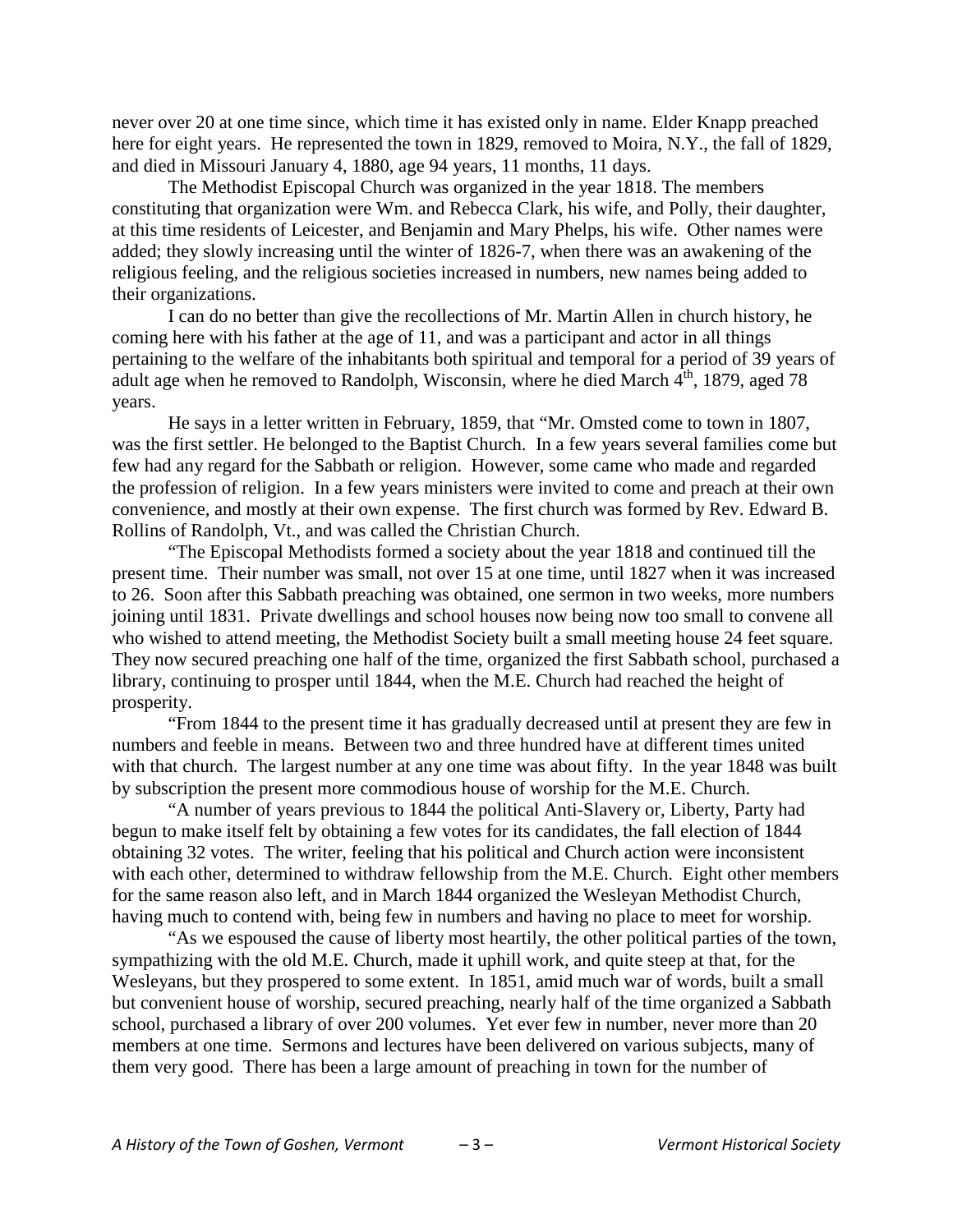inhabitants. I think 4000 sermons is a small estimate for the last forty years. I have heard 136 in one year, and think I have heard 3000 in thirty years."

I would add to Mr. Allen's letter that here mixing political with Church action was lost that principle of "love which worketh no ill to its neighbor", one so necessary to all vital piety.

1808 Joseph Carlisle with his wife and three children Joseph, Jr., Amy and Asa, come to Goshen from Plymouth, Vt., he being the second family in town, and commenced improvements on lands now owned by John White on the south side of the lot, and near the north line of the Capen farm. Here on the  $15<sup>th</sup>$  day of April 1810 was born Miah Carlisle, the first male child born in Goshen, and died in Brandon, Vt., April  $26<sup>th</sup>$ , 1886 at the residence of his son Ransom in Brandon, he being a resident of Rochester and well to do farmer of that place. Joseph Carlisle was a hard laboring man, but riches never appeared to be for him, was a good mechanic, was trustworthy, never fearing to denounce wrong or to contend for the right, was a good leader in vocal music. His children were Joseph, Amy, Asa, Mial, Anna, Amasa, Sylvia & Sarah, of whom are now living Joseph, Amasa, Sylvia & Sarah.

Joseph Carlisle died in Michigan at the residence of his son Asa, September 1859, aged 74.

David Ayer with his wife Merriam and their children David, Jr., Ira, Betsey, Nancy, Arnold, Merriam & Louisa, come here from Brandon in 1808, made the first improvements on lot no. 1 in the southwest corner of the town, lands now owned by Barnd Overbeek. He died October 1857, aged 88. Hannah Ayer, the mother of David, died Feb. 17, 1832, aged 83. David, Jr., married Tabiatha Allen, both deceased. Ira married Sally Bragg, is now (1886) living in Brandon, Vt. Betsy married Cyrus Osborn, and she is now (1886) a widow living in Peterboro, N.H. Arnold married Anna Parks; he is now a widower 1886 living. Nancy married David Grandey, by whom she had one daughter, Melissa, the wife of Alonzo Johnson. She was afterward divorced and married Jesse White. Merriam married Josiah Dartt in 1886, living in Wisconsin. Louisa married Samuel Brown, and living a widow in 1886 in Illinois.

The children of David Ayer, Jr., and Tabiatha (Allen) Ayer were Evie, Arnold, Sophia, the wife of Enold Rogers of Pittsford, Mary Ann, widow of Dan Ray, living in Pittsford, Electa, the wife of Edward Jackson of Ticonderoga, N.Y., Edwin, Hiram & Laura, the wife of James Smith. Arnold, Edwin and Hiram are inhabitants of Goshen, industrious and well to do citizens. David Ayer, Jr., died Jan. 16, 1875, age 79. Tabiatha, wife of David, died Sept. 13, 1873, age 75.

Jonathan Omsted come here in 1808, begun improvements on a part of his father's lot near the SW corner where they lived 3 or 4 years, then moved into improvements bought of his brother Henry, where hard work and harder fare soon compelled him to remove to St. Lawrence County, N.Y., in 1816.

On a certain occasion Omsted, with the assistance of a friend, went to look for a bear which had broken loose from a trap. As good or bad luck would have it, they came across the ugly, cross-grained old denizen of the forest, who evidently felt more like declaring his independence, and fighting to maintaining it, then beating a hasty retreat. So she turned upon Omsted with her mouth open and paws extended, snapping and snarling, showing a willingness to embrace him with a hug. Omsted stood, with his gun at charge bayonet, as unconcerned as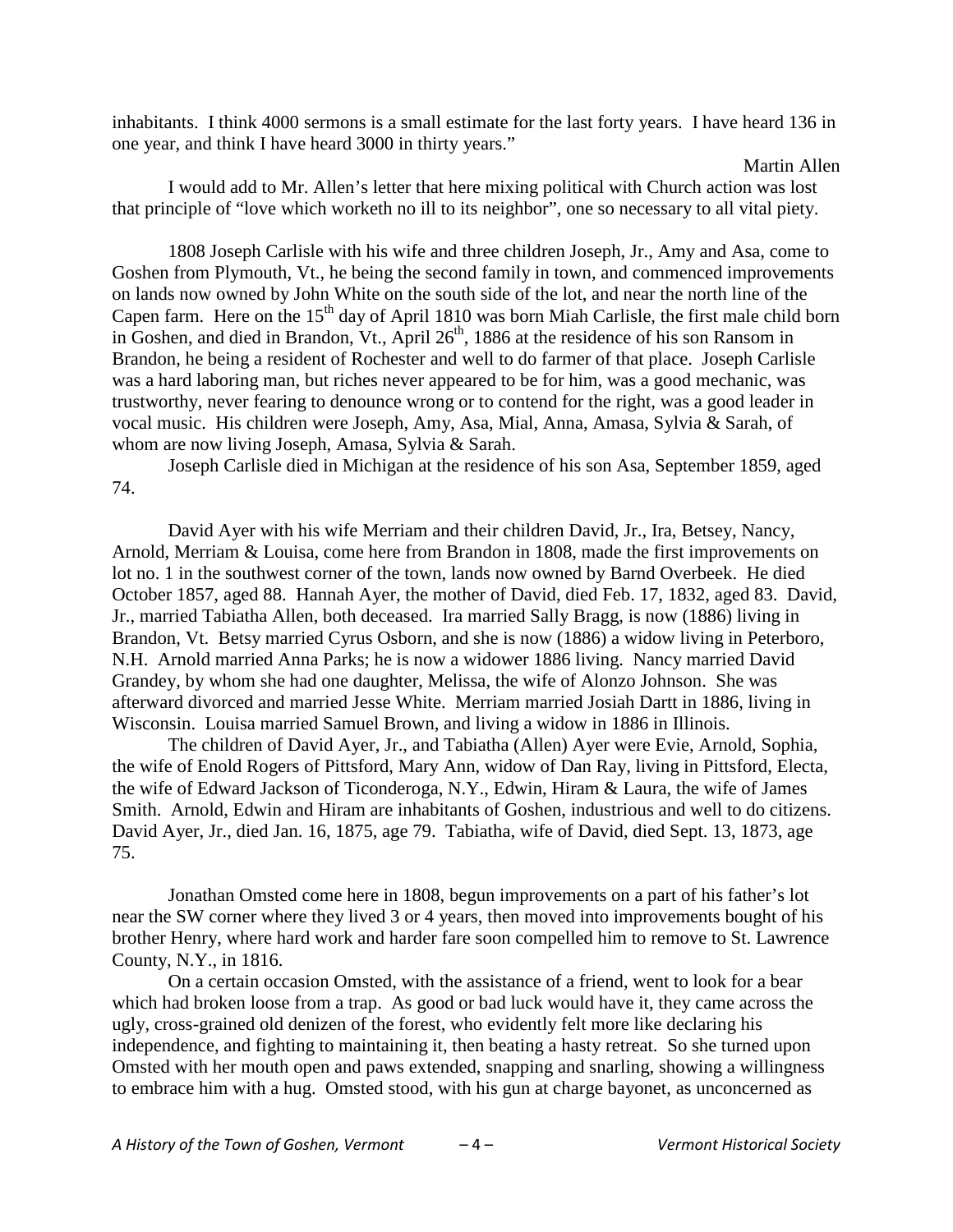Patience on a monument, his friend calling him to run. Yet he stood despite his entreaties till he could nearly reach the bear when Omsted fired into the bear's mouth and said he when I fired in order to give her the full benefit of all I had in my gun. I pushed a little. But said his friend what if your gun had missed fire. I should have run around that birch tree.

Abdeon Owens bought a home here, coming from Salisbury, Vt., bought 25 acres just north of David Ayer, but finding a backwoods life an uphill business, he with his family soon left.

Reubin Allen came with his father's family in 1809 at the age of 13. Grew up a strong, resolute, persevering man; whatever he undertook he accomplished. Was for a long time leader of the M.E. Church. It was largely through his efforts that our Meeting House was built in 1848. Was an efficient officer in town affairs, prudent and careful in executing the trusts confided to him. Was often chairman of the board of Select Men, oftener than he desired. Represented the town in the Vermont Legislature in 1844 & 5. Nor was he derelict in his own affairs; he cleared up and worked a large farm. Worked one evening with a blacksmith, bought the tools next day, ever after doing a large amount of that kind of work in connection with his wheelwright business between the years of 1820 and 1840. The log buildings were generally superseded by more commodious framed ones. Allen's perseverance and activity made it an object for the townsmen to obtain his services to frame and erect their buildings. In 1832 Silas D. Gale built a large barn and, as Allen had done the framing, Gale enquired of him if he thought it could be raised without rum and added, "the general opinion is that it can't be done". Said Allen, "if that is what you want, it can and shall be done. Invite your help and have it understood the work is to be done with cold water only for drink."

This was the first experiment of that kind ever tried in town and it proved a success. When the frame was raised, the malcontents who had sat around idle spectators come up, Allen thus addressed them, "Gentlemen, I have erected my last frame with spirits in any form for drink." His determination was never questioned, nor his ability doubted.

Reubin Allen removed to Randolph, Wisconsin, in 1854. Returned to visit the scenes of his youth where the largest and best part of his life had been spent, and to greet his old friends, made dear by their active public lives and religious associations. Where he died on the  $14<sup>th</sup>$  day of November 1868, aged 72.

James Cowen came to town in 1823 from Pittsford, Vt. He built a house across the brook just north of the burying ground where he, his wife and daughter Artemissa, resided. He was a man of uncommon intellect and wonderful memory. I have heard him say, for forty years, he could repeat the texts of every discourse he has heard preached and the occasion of its delivery, and that in three days after its delivery he could repeat every word of each sermon preached from each text. He was a pious and exemplary man and almost invariably attended meeting. In argument he was systematic and lucid, cogent in reasoning and logical in discourse. On one occasion where the ordinance of baptism was being administered, after all those who had requested had been baptized, Cowen stepped forward and said, "Here is water; why may not I be baptized." If thou believeth thou canst, said the old man, I believe, but his belief not being sufficient to satisfy the ministering official, he was not baptized. His religious belief was Restoration. On one occasion he stated in meeting that he had had a passage of scripture on his mind for some time and as there was no appointment for a certain Sabbath which he named, he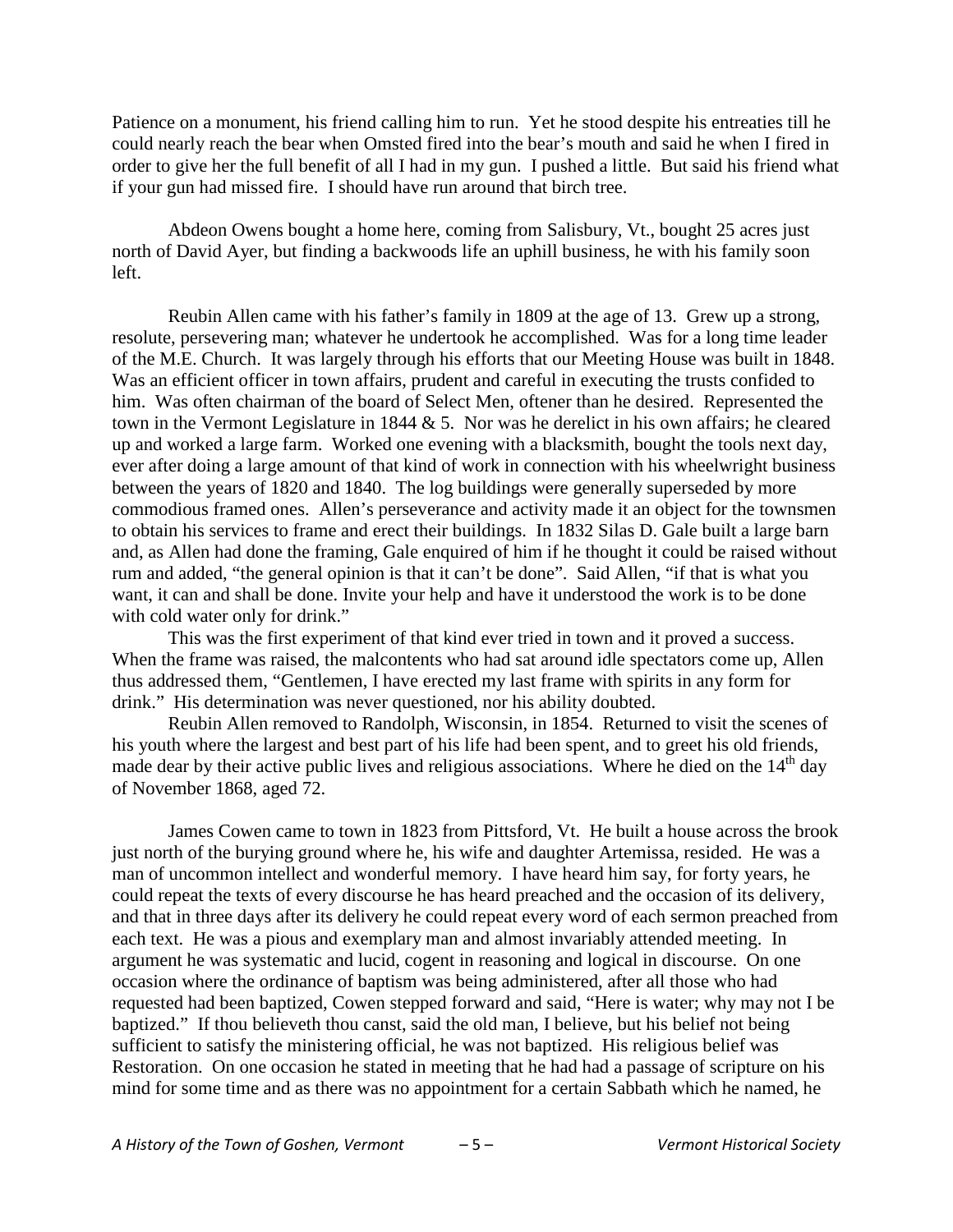would try to talk on that subject. And for fear he might get confounded he would give out the text there and in case of his failure the audience could help him. But the old man was adequate for his subject. A few days after the delivery of his discourse he said he shouldn't preach any more for no sooner than he got one passage of scripture from his mind than another was impressed upon it. He composed several pieces of poetry, of which one only is to be found, and that was written after he was 81 years of age but a few days before he died and shows the state of his mind at the time.

> My ears are deaf, my eyes are dim, And vision flees away, My memory fails, my strength far spent, My flesh must soon decay.

> > I listen but I cannot hear, I gaze but cannot see, Bless God I feel and that to me, Is good as good can be.

Some fragments of my broken thoughts, With me yet still remain, To Jesus I devote them all, And bless his holy name.

Sometimes I fancy I can hear, The holy angels sing, While they seem hovering round my bed, Borne by their golden wings.

They seem to waft a heavenly breeze, Which proves a royal feast, When I am fanned by angels' wings, I'm freed from all distress.

My time is short, for death draws near, A happy change for me, Thus to depart and be with Christ, To all eternity.

He died May 13, 1845, aged 81.

Noah Allen and Reuben Grandey, the father of Allen's wife, settled here in the spring of the year 1809, Allen from Sudbury and Grandey from Leicester, Vt. Allen's family, consisting of a wife and five children, Reuben, Martin, Tabiatha, Alvin & Erie, to which were added in process of time, Polly, Sally, Noah, Saloma and Numan. Allen, being of a strong constitution and an industrious turn of mind, soon drove the forest back to make room for improvement and cultivation, with the care of his family clearing his land, making roads and all claims upon him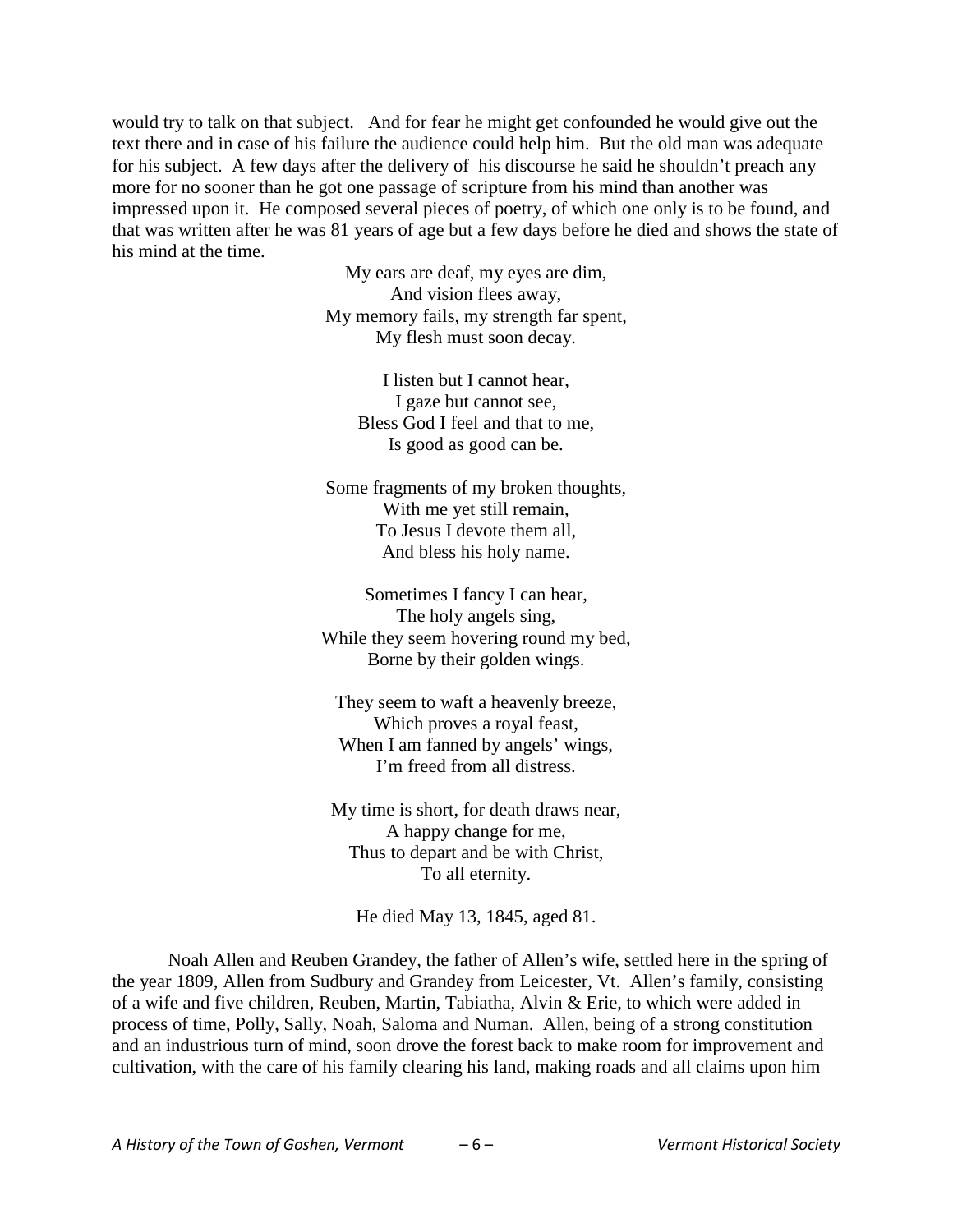consequent upon a new settlement were met with cheerfulness. Encouraging the despondent and seeking and assisting the needy were his characteristic traits.

He was chosen one of the Selectmen when the town was organized and was often afterward called to fill that and other places of trust which he done with care and fidelity, although political preferments were not congenial to his taste. Such was his anxiety for the settlement and prosperity of the town that he was by many of the settlers accorded the honor of being the Father of the town.

Making sugar was an industry Allen early engaged in. Troughs made of the white ash dug out with an axe were substituted for buckets. Potash and five pail kettles were used to evaporate the sap. With such an outfit, Mr. Allen in one season with the assistance of his boys, made one thousand bbls. of granulated sugar and one barrel of molasses in ten consecutive days, an unprecedented feat with such an outfit in those early days.

The soil would willingly second the efforts of the settlers in sending forth crops to reward honest labor. Mr. Allen raised on  $3\frac{1}{2}$  acres of land 1360 bushels of English turnips in one season. It grew to a proverb that any man could raise large crops of any kind if Uncle Noah's services could be obtained to sow it.

He died May 20, 1844, aged 72.

Reubin Grandey was seven years and six months a soldier in the War of the Revolution, came here from Leicester, Vt., with his wife and minor son then 14 years old and made the first improvements on lot no. 49, the farm now owned by John B. Ferson. He was a quiet unassuming man, contenting himself with his domestic concerns, was an exemplary man somewhat aged when he came here. His wife Sally was a fit helpmeet for him, was careful about wounding the feelings of others or of stirring up controversies. On a certain occasion on meeting with a number of her neighbors, Mrs. Grandey heard a remark not strictly in accordance with her ideas of propriety and reproved them in this manner, "I fear you will get to talking about your neighbors; let us talk of God." Reubin Grandey was the first person buried in our cemetery near the meeting house. He died April  $30<sup>th</sup>$ , 1819; his wife, Sept. 23, 1822. There is no stone to mark the spot where the old soldier and his wife were laid away; their graves are still to be found.

In 1810 there came to Goshen from Massachusetts, Simeon C. Davis, Joseph Davis, Lemuel Tobey, Nathan Capen and Erie Grandey, Grindal Davis & Levi Davis, Anthony Baker & George Walker.

Nathan Capen came to Goshen December 10, 1810, stayed the  $1<sup>st</sup>$  night in a small shanty near the county road on the east line of lands then owned by Nathan Hawley and for a long time since owned by Daniel Hooker & his descendants. He received the west half of lot no. 50 & commenced improvements by cutting and fixing for building a house, he then being but 24 years of age and unmarried. But it being fashionable to build houses in those days, he built and finished one to suit his taste where he kept house alone for nearly 4 years, cleaning up and doing all work incumbent upon all new settlements, often working roads more than 2 miles in Brandon. Having to draw boards from Hall's mill where Newton and Thompson's spool & bon mill now stands in Brandon, a road to that locality being indispensable.

He was appointed Town Clerk when the town was organized which office he held 28 successive years, Justice of the Peace nearly the whole time, delegate to amend the Constitution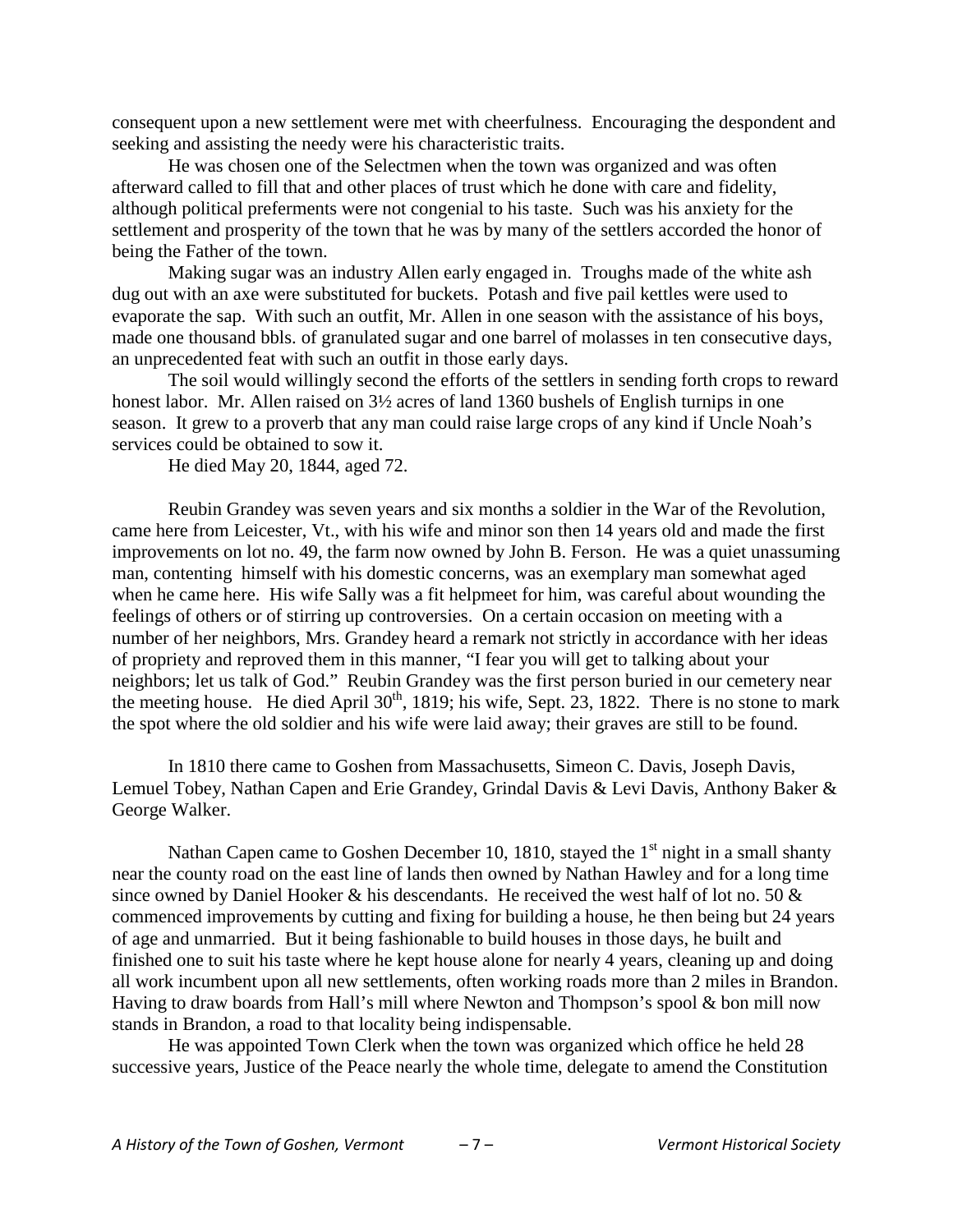in 1828, was elected to represent the town in 1830 by a unanimous vote, which place was accorded him six successive years. He died March 12, 1852, aged 66 years.

His children were Assenath, the wife of J.N. Dartt (he died in Nebraska), Nathan, John, Charles & Minerva, the wife of Numan Allen (he died March 15, 1886).

1811. Simeon C. Davis made the first improvements on the farm now owned by Perry I. Ayer, son of Ira Ayer and grandson of David Ayer, erected buildings, cleared off land, etc., working with such energy that he was enabled to clear off and plant one acre of potatoes that first season, that being the largest field yet planted in town. Simeon C. Davis on the  $11<sup>th</sup>$  day of August, 1814, was married to Lydia Tobey, it being the first marriage ever solemnized in Goshen. At that time it was a provision of law that all intentions of marriage should be made public by the town clerk at least eight days before the marriage. On Sunday, July 24, 1814, at a meeting for religious worship held at the dwelling house of Noah Allen, the proper officer made public announcement of the intention of marriage between Mr. Simeon C. Davis and Miss Lydia Tobey, whereupon Mr. Davis made the announcement of the intention of marriage between Mr. Nathan Capen of Goshen and Miss Mary B. Jepherson of Randolph. In the fall of the year 1814 Mr. Davis removed from town, Mr. Mial Carlisle occupying his place.

Joseph Davis made the first improvements on the north half of lot no. 28, lands now owned by Stephen Salls & Melvin Baker. Removed to Middlebury, Vt., in 1815.

Grindal Davis with Levi, brothers of Simeon C. & Joseph, made the first improvements on the south half of lot no. 28, they working together. Was chosen  $1<sup>st</sup>$  Selectman when the town was organized in 1814; was appointed delegate to the convention to amend the Constitution. In September was chosen representative to the General Assembly, and removed from town in 1815 to Yates, N.Y., where [he] lived, a wealthy and respected citizen.

Anthony Baker came to town from Sudbury, Vt., April 10, 1811, commenced improvements on the farm long owned by Martin Allen, now owned by Albia A. Ayer, son of [T.] I. Ayer. Baker built the first sawmill in 1817. He was chosen  $1<sup>st</sup>$  Constable and Collector at the  $1<sup>st</sup>$  town meeting.

Mr. Baker's children were Almon P., Anthony S. (deceased), Polly M. (widow of John Brown of Michigan), Perry, Olive S. (widow of [S.S.] Fletcher), Loren H. (now Town Clerk of Ripton), Harry H. & Prudence (wife of Chester Allen).

Anthony Baker died July 25, 1873, aged 84. His wife died Nov. 29, 1874, aged 88.

Erie Grandey began improvement on lands long owned by Abel Walker of Whiting, and built his house on the top of the hill south, and a few rods west, of the spot where Reubin Allen built a saw mill in 1837, on the west side of the road, nearly west of two old apple trees on the east side of the road. The cellar and embankments around the house are still to be found. Patriotism was a characteristic of the Grandeys. The Army seemed to be their home as a matter of course. Erie left Goshen March 18, 1812, & enlisted in the Army May 12, came back for a short visit to his family, returned to the Army, and died of disease June 18.

Lemuel Tobey began improvement on lot no. 26, now owned by John & David Lonergan, built his house, stayed about five years and left in 1815.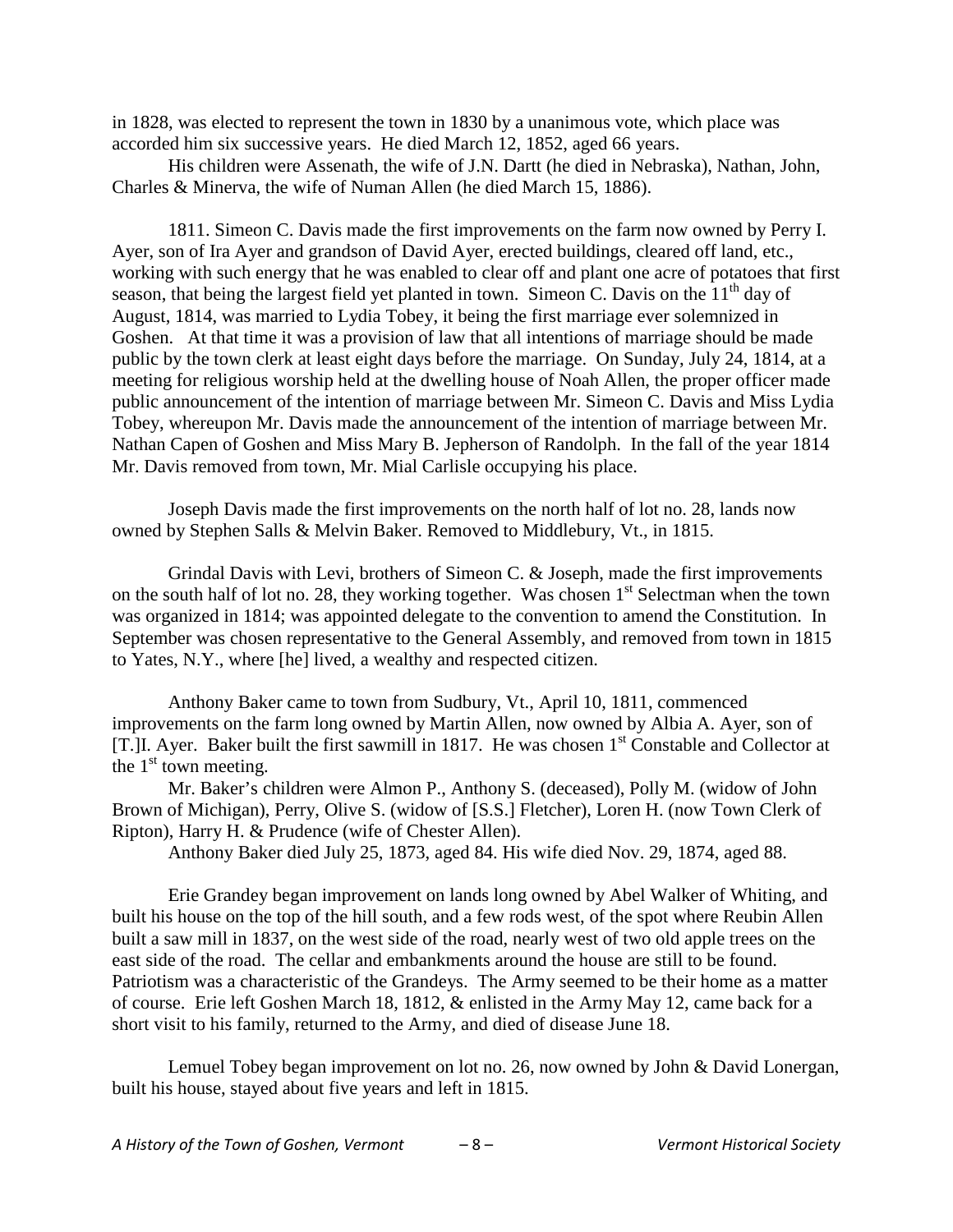George Walker purchased 100 acres of lot no. 29, the north half in 1811 (now owned by Calvin T. Persons), commencing the improvements, his family living in Shutesbury, Mass., he working a portion of his time to pay for his land. He managed in this way until 1822 when he moved his family to the home he had cut out of the wilderness here.

His children were Louisa (the wife of Lewis Russel of East Middlebury), Nancy (deceased), Abigail (the wife of Darius Crooke of Brandon), Betsy (wife of Wm. Tucker of California), Susan (deceased), George (of East Middlebury) & William (of Rutland). Four years of the time between 1811 and 1822 he worked for Benajah Douglass of Brandon in payment for his land. In this time he had sold his land to Samuel White , he & Samuel Sampson working the lands together till March 1815 when they redeeded to Walker and left the town. Walker died at Brandon, Oct. 8, 1878, aged 90.

1812. William Carlisle, a Revolutionary Soldier seven years and months came here from Plymouth, Vt., and began improvements on the west part of lot no. 26, lands now owned by Perry I. Ayer. His family being mostly grown up and married, their names were Lewis, Joseph, Polly, William Jr., Betsy, Mial, Lydia [&] Martin. One of the girls married John White, a brother of the wife of Benjamin Phelps. White commenced on lot no. 2 near the southwest corner; stayed a few years and removed to Michigan. Another married Arba Greenwood, who owned land here but never a resident for any length of time. Lydia married Lyseum Spear from Amherst, Mass., who settled here in 1823 and undertook the care and support of his wife's father & mother, which arrangement was of short duration. The old people soon followed their son Mial to Randolph, Vt., where they died at an advanced age.

Mial's children were Philena, Philancy  $&$  Marcellus. The father following the fortune of his son, removed to West Windsor, Vt., where he died.

James Fitts, a son-in-law of Reubin Grandey, came here from Leicester, and began on the north part of the lot then owned by Grandey. Here, by industry and hard labor, he made him a home and raised a family of children. Eunice Sophronia married William Carlisle [3<sup>d</sup>], since deceased, Sally Maria the wife of Franklin Bump of Salisbury, Vt. David G. removed to Wisconsin, his whereabouts being unknown, and James, Jr., is now (1886) a respected citizen of Salisbury, Vt. James Fitts was a much respected citizen, often faithfully filling places of trust and responsibility to entire satisfaction, was a Justice of the Peace most of the time while he resided here. Of him, James Bacon, a rhymester, facetiously said,

> James Fitts fills out the writs, And David Grandey serves them, It is a disgrace to this place, And to every one that employs them.

James Fitts removed from Goshen to Salisbury, Vt., in the year 1838, where he died.

Asa Grandey was a Revolutionary Patriot, moved into the house with Anthony Baker. His family consisted of his wife, Jehial Cisco & wife, their son Jacob F. then a minor, being brother to Grandey's wife. Asa Grandey's son Asa, Jr., & David Omsted, son of Jabesh, were killed at the battle of French Mills. Grandey also had a son Sanford in the army, and who was in the battle at Plattsburg. Such was the noise of that battle that the guns were heard here. The old patriot with his wife walked the road before their house wringing their hands in an agony of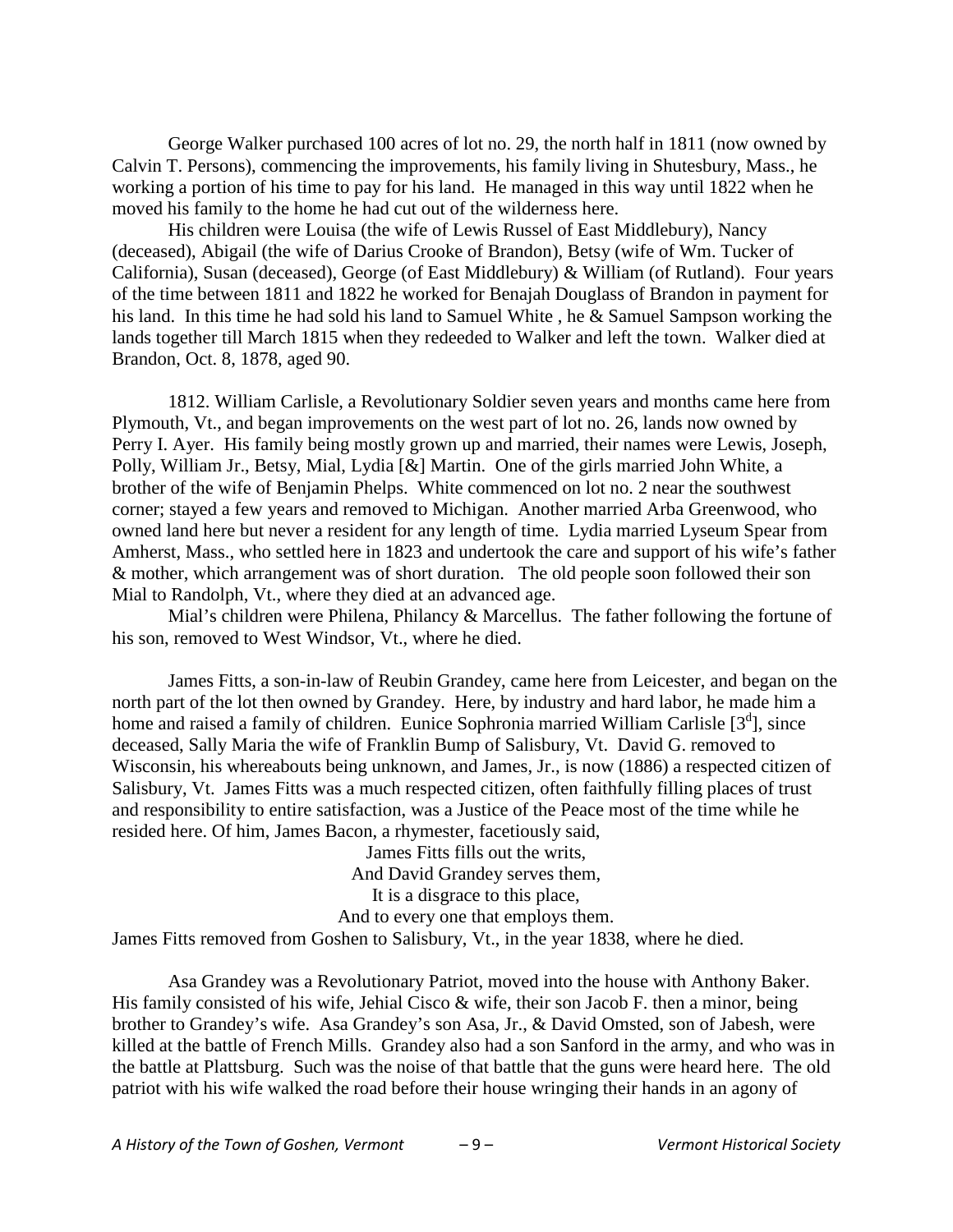grief, expecting to hear that Sanford was killed. Asa Grandey was never the owner of lands in Goshen, left town in the year 1814, together with the Ciscos, Newel & Timothy Egleston, who were probably relatives, they coming and leaving together for over the lake.

Abiathar Pollard came here in the year 1812 with his wife, who was a sister of Asa Grandey's wife, moved into the house built by Nathan Capen, was a Revolutionary Soldier, was in the battle of Red Bank. He used to say he was one of the 400 men under Col. Greene who defended Fort Mercer against the British attack and fired 60 rounds of cartridges before the contest was decided and the enemy left them. He died Dec. 1813, was the first grown person that had died in town and was buried near the west line of lot no. 50 by the side of the road. There is nothing to mark the spot where the old patriot was buried and occasionally wagons are driven over his grave.

Benjamin Phelps came here from Swansea, N.H. in the year 1813, purchased improvements and finally settled with his son Reubin on lot no. 1 near the SE corner of the lot now owned by Ellen & James McGibbin. He took a decided stand in favor of the church and its responsibilities, truthful and upright in his intercourse with his neighbors. He died July  $5<sup>th</sup>$ , 1857, aged 89. His wife, Mary, died Dec. 25, 1856, aged 87. She had been a constant and faithful member of the Methodist Episcopal Church for over 70 years.

John White, a brother of Mrs. Phelps, settled and made improvements on the south west corner of lot no. 2, had previously married a daughter of Wm. Carlisle Senior. He stayed but a few years and removed to Michigan.

In March of the year 1814 there were 17 families in town and 25 tax payers. The interest in schools, the support and making highways and providing for the poor were considered of such importance that an organization as a town was deemed advisable. Accordingly, a sufficient number petitioned Henry Olin of Leicester, a Justice of the Peace for the county, to warn a meeting for that purpose which was answered in these words:

State of Vermont Whereas application hath been made to me by more than four Addison County,  $\S$  } respectable freeholders of the town of Goshen to warn a meeting of the inhabitants of said town for the purpose of electing town officers,

Therefore, notice is hereby given to the inhabitants of the town of Goshen to meet at the dwelling house of Simeon C. Davis in said town on the 29<sup>th</sup> day of instant March at ten of the clock forenoon of said day to act on the following articles.

1<sup>st</sup>, to choose a Moderator to govern said meeting.

 $2<sup>nd</sup>$ , to elect all such officers as the law directs.

Given under my hand at Leicester this ninth day of March 1814.

Henry Olin, Justice of the Peace

Goshen, March 29, 1814. Town Meeting opened agreeably to Notification. Henry Olin, Justice of the Peace, presided till Samuel White chosen Moderator.

Nathan Capen, Town Clerk, sworn. Grindal Davis, Noah Allen, Anthony Baker, Selectmen, sworn. Joseph Davis, Treasurer, sworn. Simeon C. Davis, Nathan Capen, James Fitts, Listers, sworn.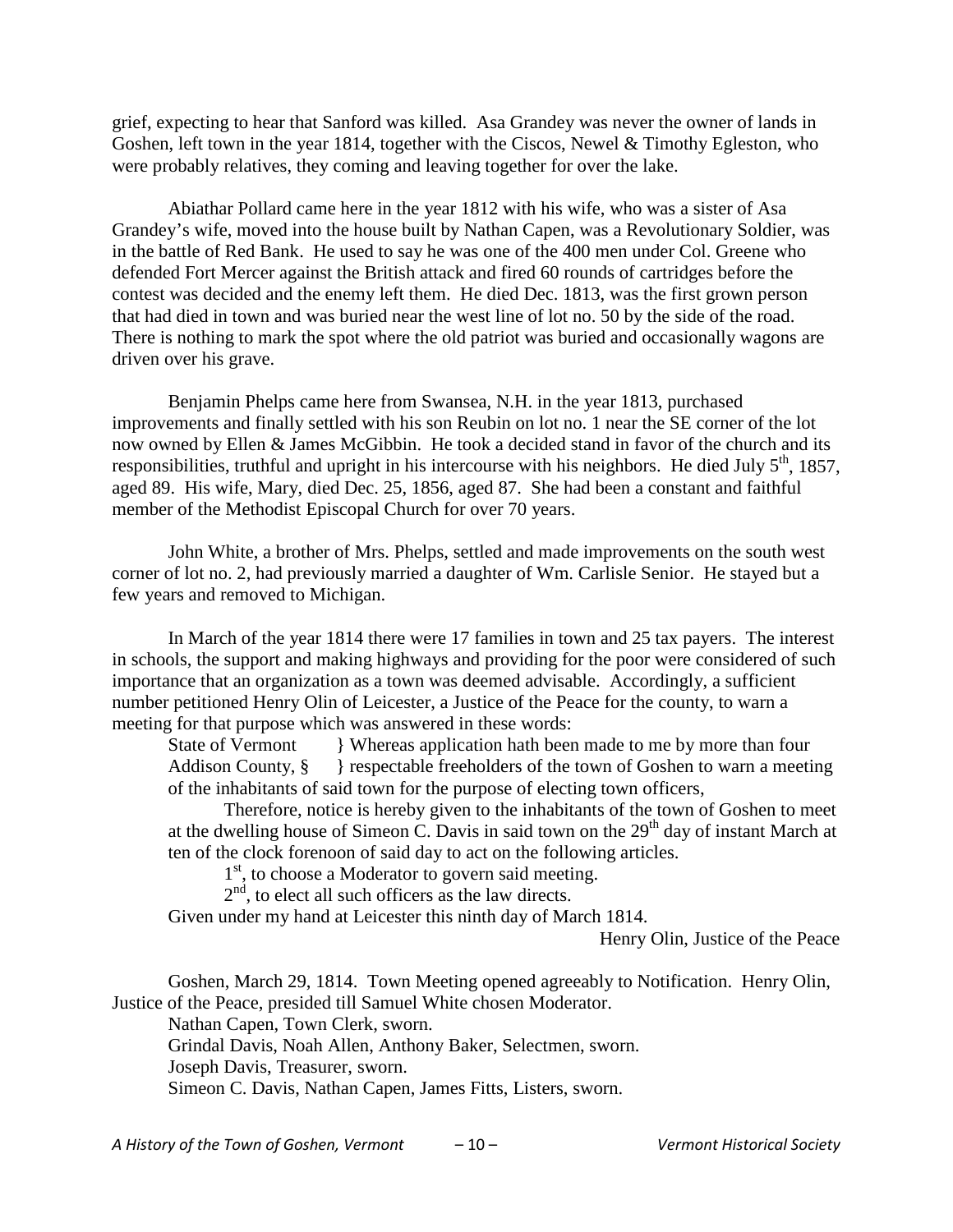Anthony Baker, Constable and Collector of Town Rates, sworn. Joseph Davis, Grand Juror, sworn. Simeon C. Davis, Nathan Capen, Fence Viewers, sworn. Joseph Carlisle, Pound Keeper, sworn. Mial Carlisle, Sealer of Weights & Measures, sworn. Nathan Capen, Tythingman, sworn. Grindal Davis, James Fitts, Anthony Baker, Hendrick Hyer, Surveyors Highways, sworn. Henry Omsted, Lemuel Tobey, Haywards, sworn. Samuel White, Grand Juror. Joseph Carlisle, Nathan Capen, Simeon C. Davis, James Fitts, Petit Jurors. Voted to dissolve the meeting.

Attest: Nathan Capen, Town Clerk.

Martin Carlisle, on becoming of age in 1815, commenced improvements on lands long owned by Jesse White, now owned by Morgan O'Brien. He was the owner of the first new lumber wagon ever brought to town. The boxes in the wheels done good service in three new wagons and are now five of them sound, doing good service in wheels owned by the writer. Martin Carlisle was a stirring, industrious, public-spirited man; if there were sick and suffering, he found it out, had perhaps attended more funerals than any other man in the circle of his acquaintance. It was remarked by the officiating clergyman at his funeral that he had noticed him at more funerals than any other man in his acquaintance. He lived in town until 1824. Such were his attachments to the place and his old friends here that he chose this the dear home of his youth for his remains to sleep their long forever. On hearing of expect[a]tion of the Battle at Plattsburg, he with a number of other men equally imbued with the spirit of liberty and patriotism, procured all the equipment in town and started. If more equipment could have been obtained more men would have started. With them, liberty was a sentiment. On their arriving at the Goss tavern, now the poor farm in Brandon, young Carlisle met the doctor who had treated him through a fever the year before, who upon seeing such a squad accoutered in the panoply of war, immediately enquired if he was going to Plattsburg, and said if I had known I would have put a stop to it last fall. Without further ceremony, young Carlisle charged bayonet upon the doctor in dead earnest, who hurried to widen the distance between them, exhibiting a decided specimen of swift locomotion.

Isaac Gale came to town and commenced improvements the last week in November 1816 on lands which have ever since been owned by his descendants, Charles D. and John S. Gale, grandsons of Isaac Gale. His children were Squares S. Gale, Silas D., Isaac, Jr., Martha, Elisha W. & Augustus. The last two named are the only ones living. Square S. was for a number of years nearly crippled and helpless during his boyhood days. While in this condition, his father previously found a singular looking stone nearly as large as a man's hand, of oval shape on one side and smooth flat on the other, perhaps one inch and a half thick, striped with grey and green. Young Gale was allowed this stone for a play thing. In the event of time he had acquired the habit of placing it in his hat and holding his face over it. The discoveries he made gave it the name of the Philosopher's Stone. He soon won a reputation for discovering lost articles about the premises. Of course, his wonderful exploits had to be tested; articles would be hidden and represented as lost. He would always discover them and tell with their whereabouts and say "where you put it", always discriminating between the real loss and the feigned one. Money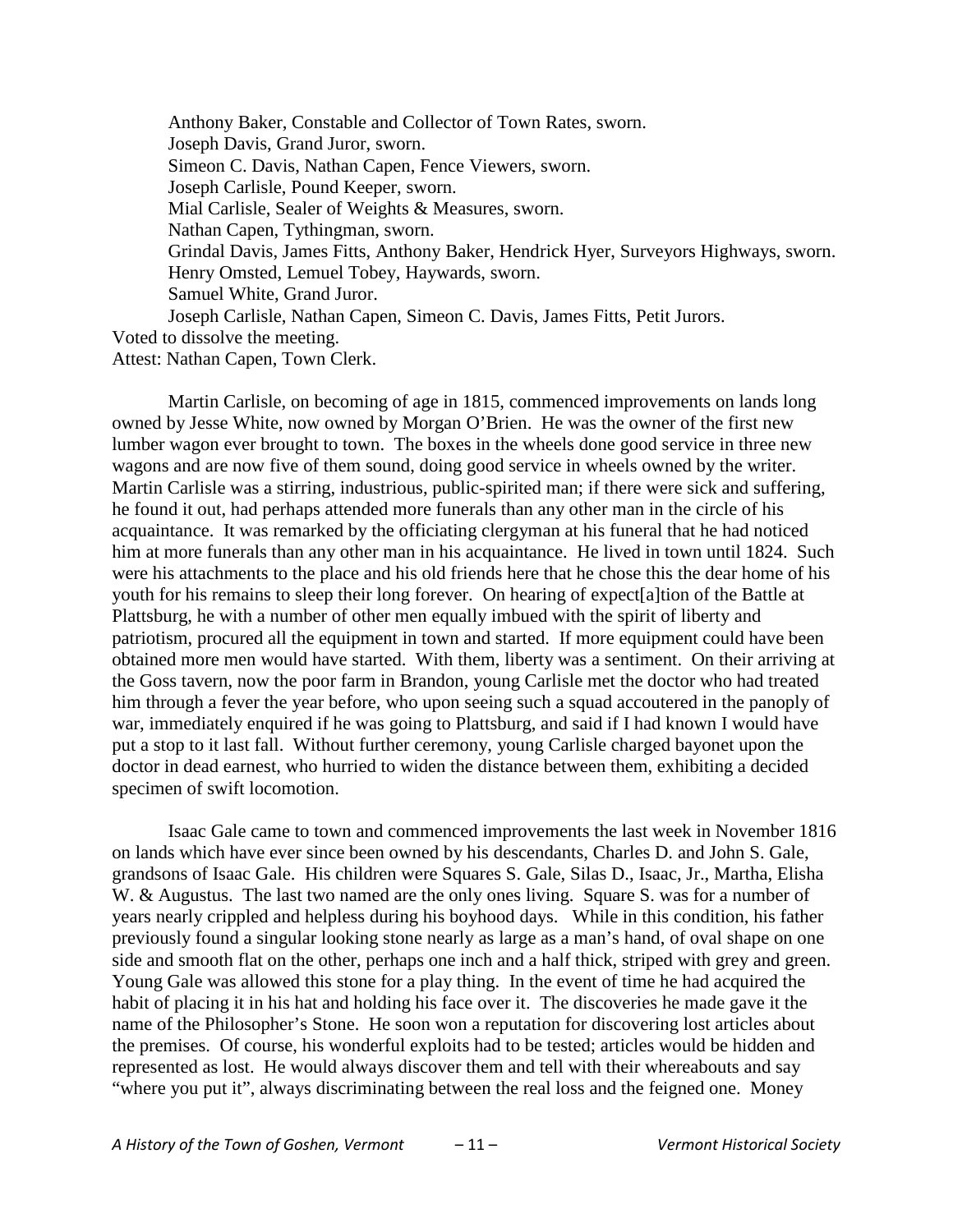diggers began to engage his services to discover the whereabouts of the "chist of coin", bee hunters to find the trees containing the hidden sweets. But he once directed some bee hunters to a tree filled with yellow wasps. This amusement soon came to a sudden and singular termination. The father and mother left for a visit, taking with them their decrepit son; in a few days they returned; their son performed most of the journey on foot, an exploit he had not done for years, and never after would he look at the stone for discoveries. His mother concealed the stone from his children till after his decease and the decease of his mother, when the mysterious stone was taken from its hiding place by Mrs. Cornelia Phelps, a daughter of sd. Gale and carried to Wisconsin.

William Carlisle, Jr., came from Cavendish, Vt., in March 1816, purchasing the improvements of Lemuel Tobey, was a tough, hard laboring man, but never wealthy. The children of his family now living are Wm., Jr., age 85, Tryphena, 83, Amos, 81, Deborah, 78, Atheta, 73, Sally, 70, Isaiah, 58. Wm. Carlisle, Jr., was a man of good memory, and a great story teller. Such was his style of relating anecdotes, that he would always enchain the attention of an audience around him, and even children would sit in breathless attention to hear him. The most minute circumstances he would relate with precision. That his stories were strictly true there could be no doubt for he always related them exactly alike, word for word, when he repeated them. He died May 11, 1858, age 79. His wife Tryphena, May 14, 1858, age 74. Tryphena Shedd, mother of Mrs. Carlisle, died March 12, 1851, age 89.

Amos Boynton came to town April 1817 f[rom] Plymouth, Vt., commenced improvements on lot no. 2 near the S.W. corner where he resided two years. Then bought improvements of Henry Omsted where Mr. Barnd Overbeek, his family, Ziba, Sally, Lucinda, and Clarissa. Ziba married Lois Clark; he was a preacher in the Protestant Methodist persuasion and reached the position of Presiding Elder. Sally married Gurdin T. Whitmore. Lucinda married Erie Allen. They all died in Wisconsin. Clarissa married Earl D. Whitmore, a brother of Gurdin. She died in Goshen. Earl D. died in Michigan. Amos removed to Plymouth, Vt., where he died, aged about 87.

Jonas Stickney with his family came to Goshen from Townshend, Vt., March 14<sup>th</sup>, 1823, and on his arrival moved into the log school house in District No. 2, he having purchased one half of lot no. 5, where he began his improvements. In consequence of misplaced confidence, he, at the age of 35, was stripped of all he had accumulated by industry and good economy for 14 of the best years of his life, with the exception of one yoke of oxen. Buying his land on credit, he, as almost all the first settlers, undertook to save something from his timber by making blast furnace coal and drawing it to Brandon 7 miles for 4 dollars per hundred bushels. It was slow work to raise a living for a family, make buildings & fences to secure crops and coal to make payments for land. Consequently, creditors would often feel a little restive, but nothing crooked or unjust was ever imputed to Mr. Stickney in his dealings with men. He lived to see his farm cleared up, comfortable buildings and a family of responsible children. Mary Ann married \_\_\_\_ Abernathy of Cornwall, Vt. Jonas R. is a much respected citizen of Leicester. Sarah  $\&$ Warren H. died in Waukaw, Wisconsin, Jan. 14, 1848, aged 27, a young man highly respected and much lamented by all who knew him. Shubel R., now a citizen of Brandon, much respected, was born in Goshen October  $22<sup>d</sup>$ , 1824, shared largely in offices of trust and responsibility in Goshen, for 2 years Constable and Collector, and represented the town in the Vermont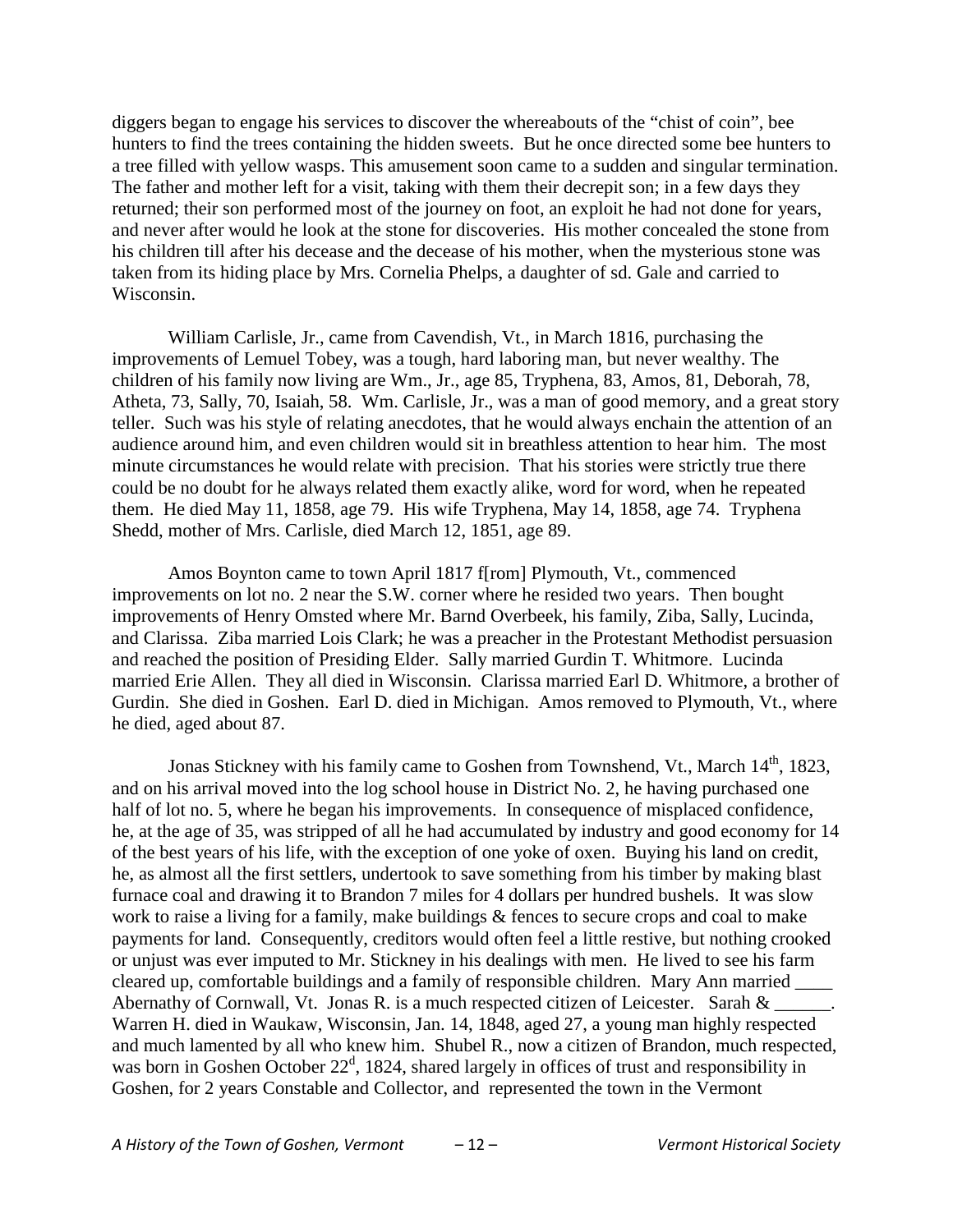Legislature for the years 1857-8-9-60 and 1867. Nancy Augusta, the wife of James Carson, now residing in Brandon, Vt., and Jane E. married Lucius R. Allen. Since Allen's decease she has married Edward Dartt, and now resides in the vicinity of Randolph, Wisconsin.

Ambrose Rising and Gardner Gale built the first house and cleared lands on lot no. 7, where Hiram Fay now resides, coming here in April 1825. They stayed about 2 years and returned to Barre to the place of their former residence.

Samuel White and Samuel Sampson, a brother-in-law of White, came here in 1813 from New Salem, Mass., made some improvements on lot no. 29. White b[u]ying of George Walker, and while Walker was at work paying for the land, White and Sampson were doing something by way of clearing up, but in 1817 they had both reconveyed to Walker and left for New Salem.

The question of dividing the town of Philadelphia and annexing the north part to Goshen was early considered and decided as a matter of convenience to both Goshen and Chittenden. An amicable adjustment and division was effected by the towns interested, and confirmed by an act of the Legislature at the October session, A.D. 1814. And Phineas Blood, Daniel Hooker, Jonathan Loveland, Jonathan Bagley, Theodore A. Cary, Lazarus Cary, Thomas Smith, Charles Blood, Robert Mason, Harvey Copley, Jonathan Kendall, William Jones, Samuel Robbins, Willard Robins, Nathaniel Belknap and Amos Sawyer were made inhabitants of Goshen by that enactment.

The first clearing on the annexed portion was made by John Hooker and Chester Goss in the year 1800 on lot no. 19, then owned by Daniel Hooker, the father of John. They cleared five acres, set out apple trees, but sold their improvements, but never erected buildings thereon.

Phineas Blood, with his family consisting of a wife and three children, Cynthia, Nancy and Charles, came here from Acworth, N.H., in 1806, and made the first improvements on lands now owned by Romeo M. Brown. The first frame barn in this part of the town was built by him, which is still standing (1887). Between the years 1806 and 1820 he had built four log houses on different parts of his own lands, one framed house. Cynthia married Robert Mason. Nancy married Martin Carlisle. Phineas Blood represented the town in 1815 and 16, was a Justice of the Peace in Philadelphia before it was divided, and also in Goshen from1815 to 1822, was 3 years and 3 months in the war of the Revolution, and died Sept. 10, 1822, aged 60 years.

Charles Blood, on becoming of age, commenced on a part of his father's farm in 1810. His children were Maria, the wife of Jacob Cary, now living on the old homestead (1887); Miranda, widow of the late Silas D. Gale; Otis, now of New Haven, a bachelor living with his sister Delight, the widow of Caleb Cole and now widow of Israel F. Enos; Lois, the wife of John Whitcher; Phineas, now resident of Indiana; Morris, the husband of Melinda Allen; and Emily, the wife of Truman Towle, now 1887 residing in Sac County, Iowa.

Robert Mason married Cynthia Blood. His children by his first wife were Joseph, who lived here till 1852 when he removed to Wisconsin where he died; Mercy, the widow of John Brown, Jr., now 1887 living in Wisconsin; Eunice, the wife of Elnathan Knapp, died in Brandon. By his second wife were Roswell, Norman, Putnam, Robert & William now 1887 residing in Wisconsin; Volney, now 1887 residing in California; Cynthia, married Joshua Goss and died in Wisconsin some years ago. Robert Mason moved to Wisconsin in 1835 and died there.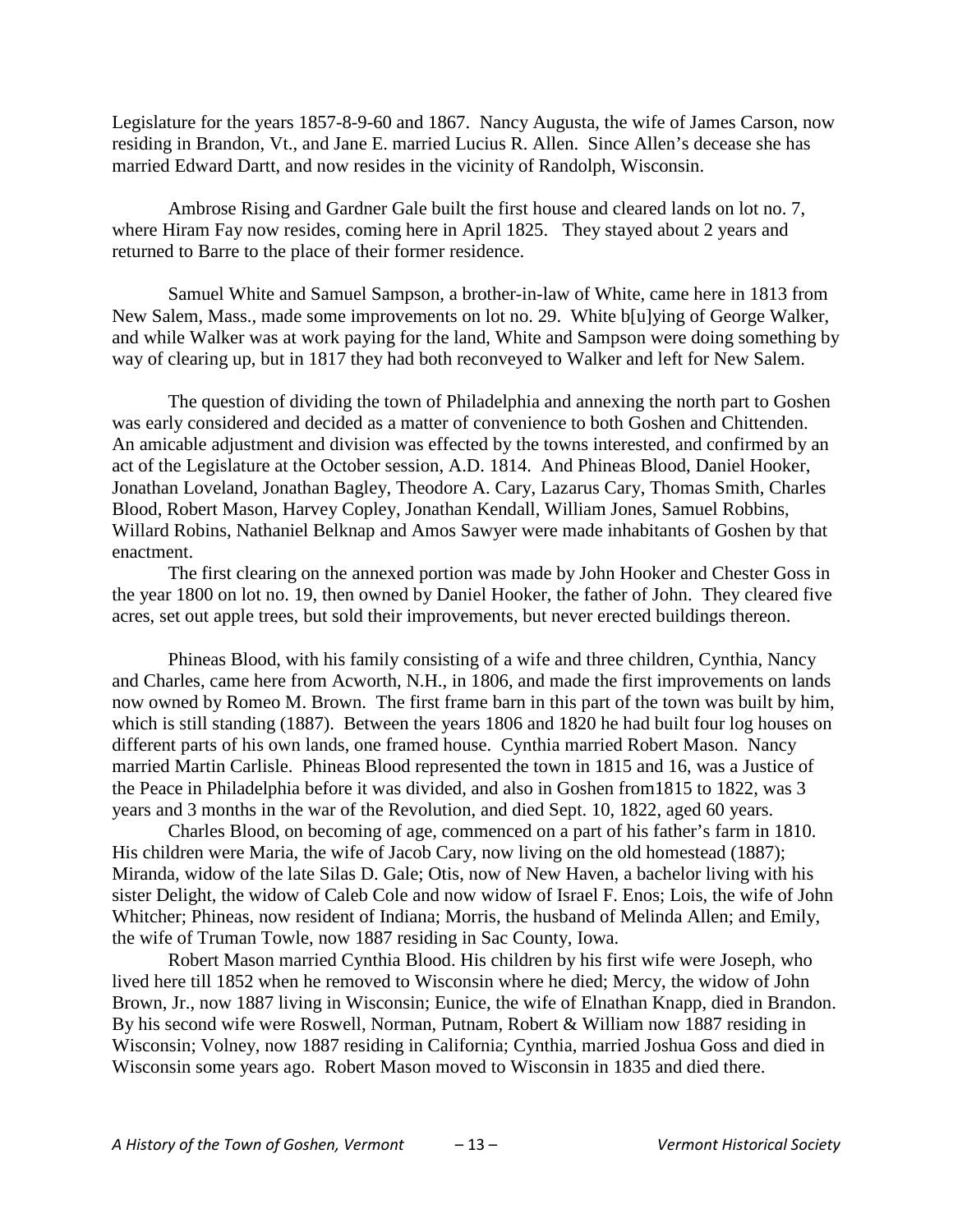Nancy Blood, the wife of Martin Carlisle, they had 4 children: Alma, the wife of Orange Smalley, living in Brandon; Lysander, now 1887 living in Wisconsin; Lauriston, died in Wisconsin; [and] Amanda, died in Rutland. They died young comparatively.

Nathaniel Belknap with his wife and one child, Sophronia, came here from Dublin, N.H., in the fall of the year 1810. When they arrived at Esq. Blood's they were sheltered in an out shantee used for housing geese. New settlers at that time were anxiously awaited, and all the neighbors were soon appraised of their arrival. New acquaintances made avid friendships formed which ever after were remembered with gratitude and affection. Mr. Belknap stayed there three weeks in which time he erected a small log house, and said he, "I moved into my house here in the woods when there was but one board on it and that I brought from New Hampshire." And said Mrs. Belknap, "for weeks I could lie in bed nights and count the stars." Said Mr. Belknap, his eye brightening, he then being 76 years old, "I tell you we see hard times. The young folks nowadays couldn't begin to stand it as we did." Said he, "I have been more than a mile beyond Pittsford village to buy a bushel of corn. I couldn't find it between here and there. When I paid for it I had to take 5 pecks because I couldn't make change. I started for the mill, got it ground, shouldered it, and carried it home." But, he added, "I didn't get off the bed the next day." He had traveled at least 26 miles that day, 13 of it with 5 pecks of corn meal on his back. His second winter was a hard one. Said he, "I took a job lumbering in Pittsford, bought a yoke of oxen and calculated to work my way through the winter and have a team in the spring, but my oxen sickened and died, as also did my cow before spring." At one time during that winter he undertook to draw a small load of hay from near where the Lodge grist mill formerly stood, that water power being now used and known as the Stone saw mill. His oxen failed, had to unyoke them, and with difficulty drove them home to an empty hovel with a cow starving and all the hay he had to feed was what he carried with him on his back.

Mr. Belknap was never pleased with political preferment, but on a certain occasion he said "I believe if I was one of the selectmen I would get rid of that Paupers before a year." The case seemed to be desperate, and Mr. Belknap was appointed Chairman of the Board of Selectmen at the next annual meeting on the  $4<sup>th</sup>$  day of March 1834. Either Mr. Belknap's sagacity or other fortuitous circumstance, he with the coincidence of the Board succeeded in ridding the town of a burthen very expensive. But neither his pride at his success, or his ambition for promotion would encourage him ever to take office again. Mr. Belknap was a very reserved man in his language, seldom using a profane word. The nearest I ever heard from him was when his pet scheme of ridding the town of the paupers, he was told of the machinations of a certain person to thwart his plan. He gave his head a sudden jerk back and said, "I vow, faith I wish to God, the devil had gxxxxn." Mr. Belknap died April 20, 1860, aged 76y, 7m, 8 days.

David Carson with his brother James came to Goshen in the year [----], was born in Lower Canada; at the age of 11 years made his home with John Brown, Jr., where he resided and worked nearly or quite a year in which time the question of a guardian for David was agitated for by the civil authorities in fear of the cupidity of those surrounding him. Next, after this, he worked for James Fitts two years. The first year Fitts was to have 20 dollars and three months schooling, which hardly clothed him. The next year he had the same privilege of schooling and 25 dollars, Mr. Fitts being so well satisfied that he made David a present of \$5.00. This was the first money young Carson had received. From here, he earned wages and saved them working for seven years for Erie Allen, the question of guardianship being forever abandoned. Carson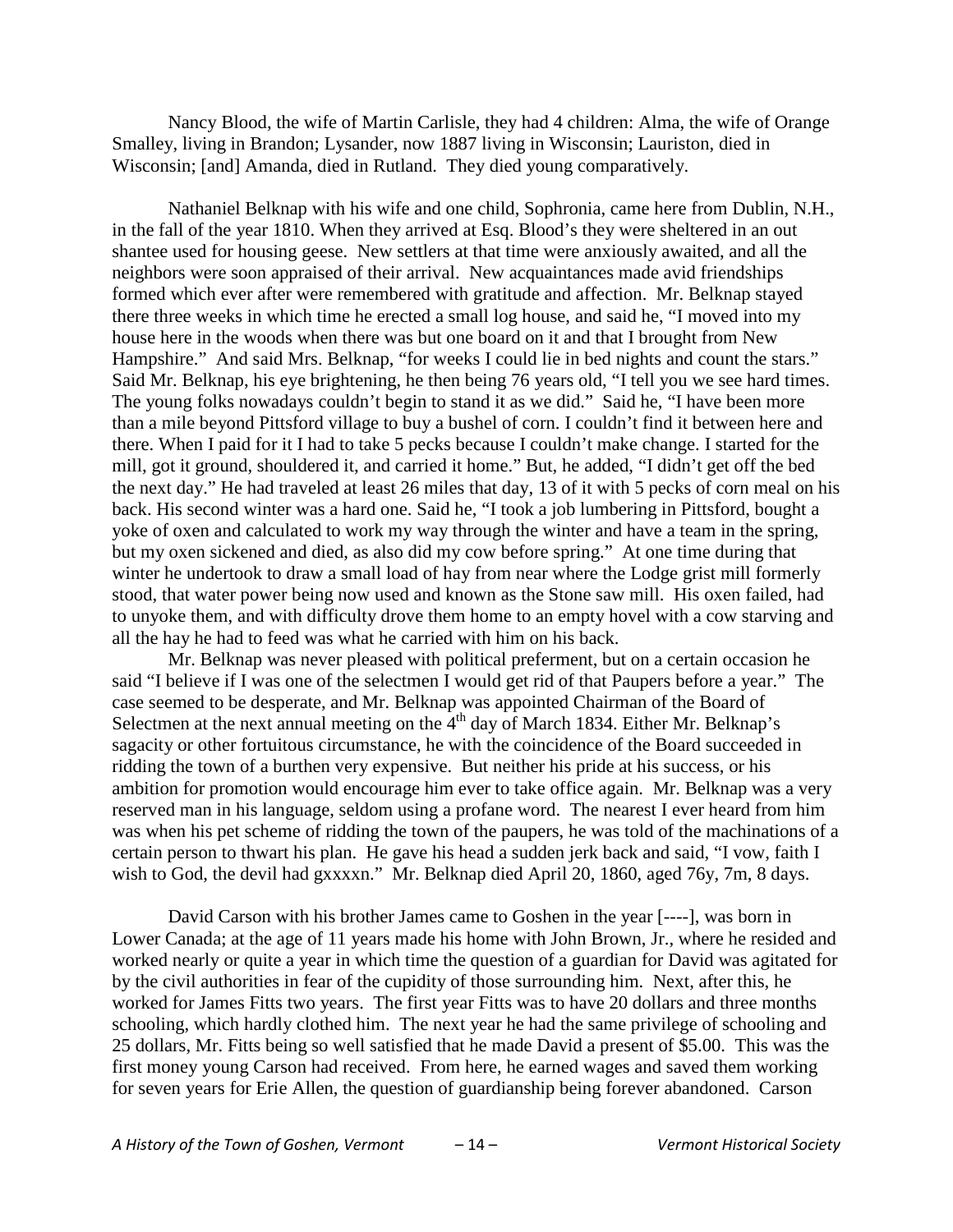married Polly Maria Allen, daughter of Reubin and Dolly Allen January 10, 184\_. Removed to Randolph, Wisconsin, August 25, 1855, where he has resided till the present time, July 20, 1888, having accumulated a handsome property and enjoying the respect and confidence of all.

July 18, 1822, Joseph Clemmonds, a resident of Goshen, was drowned in the forge pond near the new furnace. He, with a boy about his age, Douglas Whitmore, stopped to bathe, leaving their team by the roadside. Meanwhile, as neither of them could swim, they agreed if either of them was likely to get drowned, the other was to give the alarm before dressing himself. When young Clemmonds got beyond his depth Whitmore performed his part of the agreement, but before help could be obtained life was extinct. His age was 18, son of Joseph & Rebecca.

On the  $27<sup>th</sup>$  day of March, 1828, Lorenzo, son of Reubin & Polly Phelps, was drowned in Phelps mill pond in Goshen. The child had been in the water but a few moments, had never sunk, as was evidenced by his clothes not being all wet. Mrs. Phelps drew him ashore with a stick, but he could not be resuscitated. His age was 2 years, 7 months, 27 days.

October 12, 1834, Mrs. Charles Preston committed suicide by hanging on the outside of the barn door, she using a part of a skein of linen yarn to produce that result. She had warned them of what she was tempted to do. Her age was 35.

In December 1834, Aaron, son of John and Polly Lyon, was scalded by sitting back into a pail of water so that death ensued; aged 3 years.

June 20, 1847, Hannah Tyler, wife of Jonas Tyler, hung herself with a harness strap to the upper round of the ladder and climbing through and breaking her neck in the fall. Aged 51.

On the  $15<sup>th</sup>$  day of November, 1853, Alonzo Mason was killed by the fall of a tree or, of a broken limb broke off by a falling tree. He with Horton Lester, John White, George Dutton, Lucius Allen and [Orvis], were cutting saw logs. They had playfully endulged in the careless sport of falling trees as near each other as possible, not giving the alarm till the tree was well started, then call out and see each other scramble. Such carelessness is sure if persisted in to produce the same results and is but little less than criminal. Mason, age 26.

On the  $11<sup>th</sup>$  day of October, 1866, Jesse Snow killed himself by hanging with a rope from scaffolding over the barn floor. Aged 37.

On the  $26<sup>th</sup>$  day of October, 1866, Samuel T., son of Wm. N. & Lucinda Dutton, was scalded by setting back in a pail of water so that death ensued the same day. His age was 2 years.

Feb.  $24<sup>th</sup>$ , 1869, William Tyler, son of Jonas & Hannah Tyler, committed suicide by cutting his throat with a razor. Aged 36.

August 15, 1872, Sarah Jane, daughter of Wm. N. & Lucinda Dutton, was killed by attempting to climb into the window of the school house, District No. 1 in Goshen, the window falling and holding her by the neck until life was extinct.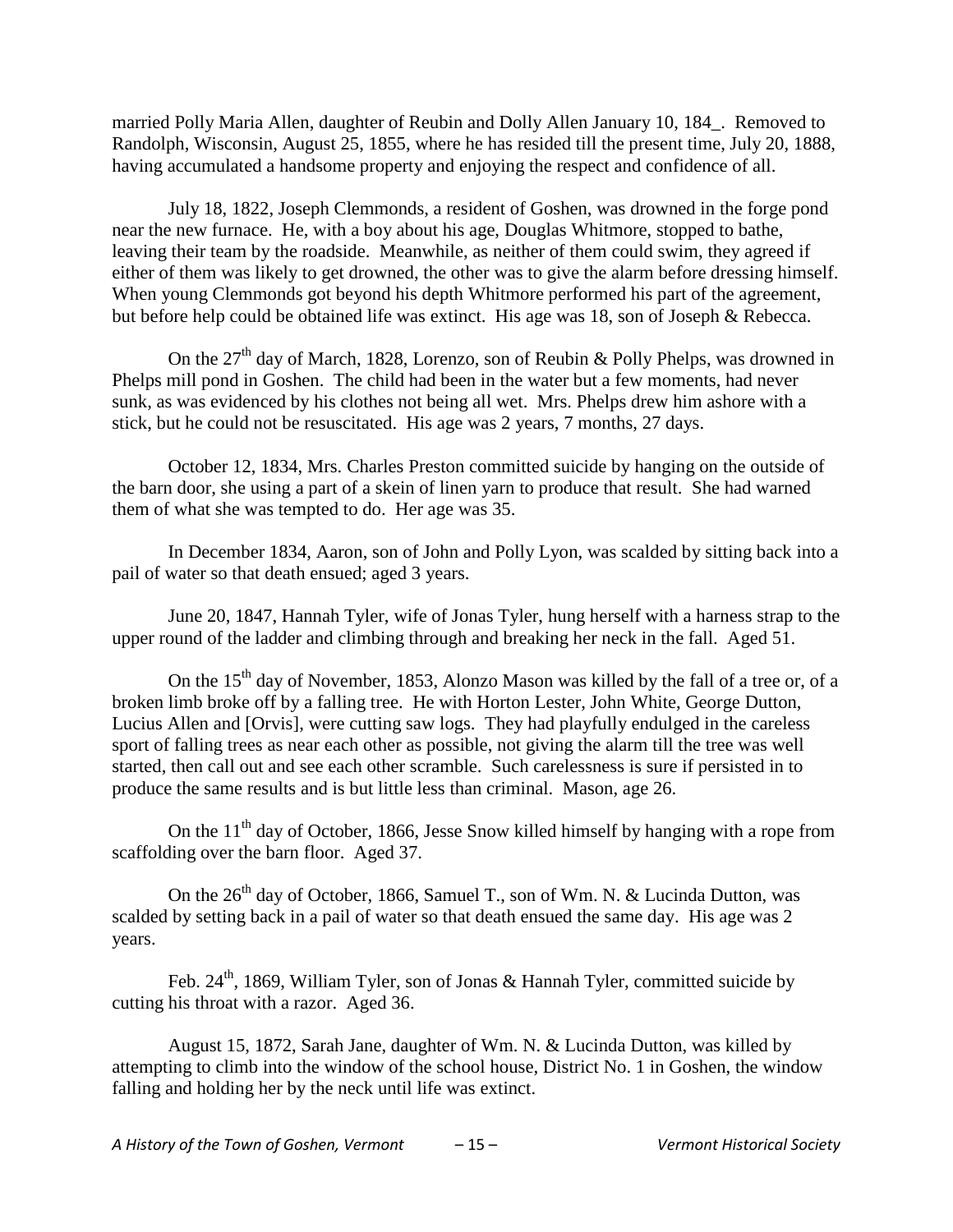Jan. 15, 1883, Clarence A. Briggs, son of Scott K. & Arrabell, was scalded by falling in a pail of boiling water so that death ensued in a few hours. Age 3 years.

May 17, 1884, Alfred H. Knapp was crushed to death by turning over a load of wood, throwing his horses upon him. Every effort of the horses to get up resulted in sliding them more upon Knapp. The boy with him ran for help, but when he returned Knapp was dead. Age 55.

On the evening of Jan. 29<sup>th</sup>, 1830, George H. Dartt, while coasting between the Wesleyan meeting house and the burying ground, dislocated his elbow.

Jan. 25<sup>th</sup>, 1841, Edward Harvey Schuyler Dartt, while at school in Dist. No. 1, while at play running down the hill back of the school house, fell on the ice and frozen ground, hurting his knee, rendering it stiff and straight. He writes, at the age of 63, that he had broken the joint twice, but is still straight and stiff.

In November 1826, David Ayer, Jr.'s house and all his household furniture was burned to the ground, caused by storing shavings under the floor for the purpose of kindling fires. His little girl Sophia, in playing with lighted shavings, lighted one through the crack of the floor, which set the whole house almost instantly in a blaze. This was done Saturday, between 3 and 4 o'clock P.M. The next Tuesday night, he with his family slept in his own house, the inhabitants generously contributing in labor and material to produce that result. It was the first house burned in town.

In the year 1831, about the  $1<sup>st</sup>$  of September, a barn well stored with hay, belonging to Martin Allen, was struck by lightning and burned up, making it very costly wintering his stock, such as stern necessity compelled him to keep the succeeding winter.

In March 1837 a dwelling house standing on the farm was owned by John B. Fersons, owned by Blake Hammond & Co., occupied by Samuel Thatcher, was burned. The furniture in upper rooms being all burned, what was in the lower rooms that was saved was much damaged by fire and carelessness a heavy loss for Mr. Thatcher.

August 27, 1874, the dwelling house belonging [to] James R. McGibbin, built by John Capen and standing near the Dartt sawmill site, was with its contents burned whild McGibbin & his wife were searching flowers for a birthday party; loss nearly or quite covered by insurance.

April 28, 1846, the dwelling house of Charles Washburn was struck by lightning, the fluid coming down the chimney and stove pipe, taking the sleepers of the floor, going out through the banking and killing five sheep lying on the house banking. Where the fluid went through the room, Mrs. Washburn sat back toward the stove; other members of the family were in the room but none were hurt.

In the early evening of June  $7<sup>th</sup>$ , 1865, the dwelling house of Samuel F. Washburn was struck by lightning, the fluid literally demolishing the chimney and tearing up the floors, following Mr. Washburn leg and foot into his boot and tearing the top of the boot from the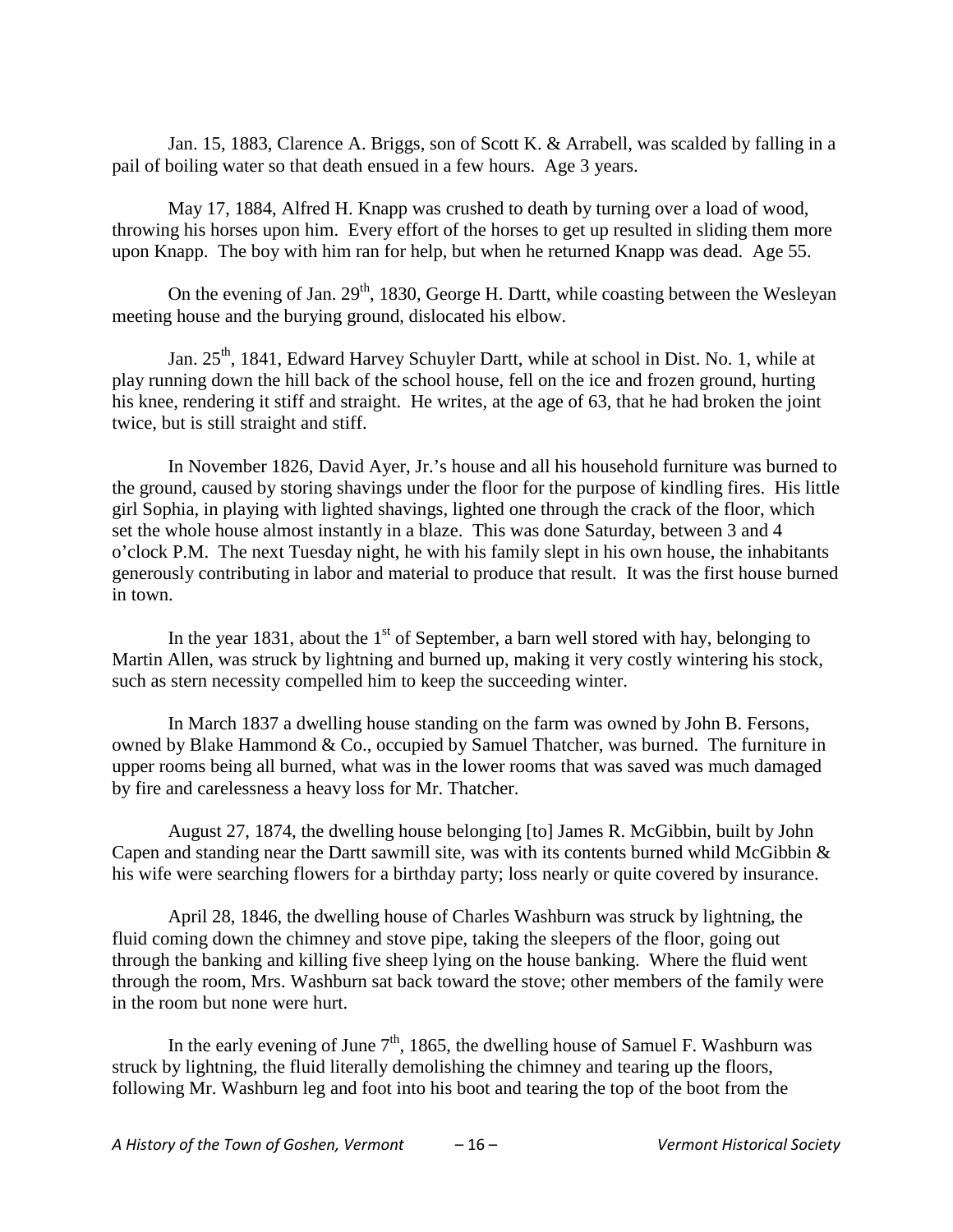bottom, leaving a very painful foot for Mr. Washburn to care for a number of days. Other than this, no one was hurt, although the main business of the fluid was done in the room with the other members of the family.

In about 1867 or 1868, in July, the dwelling house of William Tyler was struck by lightning. Mr. Tyler and his step-mother were in the house; the house was filled with electricity. The description given by Mr. Tyler was that the room was full of little sparks. Such was the downward pressure of the fluid that a chair legs were forced through the floor. Making three houses within the radius of a half mile struck by lightning, and no lives lost in each instance; the houses were seriously demoralized.

In the winter of \_\_\_\_, Ebenezer Johnson, Erie and Alvin Allen, the snow being deep and sharp crust, went out in pursuit of deer. Mr. Johnson feeling the necessity of a knife with him, put a loose shoe knife in his pocket. After discovering their game, in the eager haste to secure it, Johnson fell upon his knife, cutting through between ribs near his backbone in the region of his kidney, a gash between three and four inches long.

> For the Register Eagles: Their Nest and Habits Addison County Illustrated History By D. Mason & Co.

Some time in October 1885 a Mr. F.C. Aldrich came to Goshen soliciting subscriptions for an illustrated history of Addison County, giving a glowing description of what it was to be, naming its attractions all the early settlers and their descendants down to the present time, when they commenced their improvements, their characteristic traits, &c. He saying that "Mr. Mason would want my services in furnishing him with the facts concerning them", saying further that he didn't know but Mr. Mason had already wrote me in relation to it, and if he had not he would soon, that the photograph of one of my family would be placed at the beginning of our history, that Mr. Mason was a great publisher of county histories, &c.

As but a small part [of] the town's history had been published by Mrs. Hemenway, and having an anxiety for the publication of the whole, I gave my signature for a copy of the work with the understanding that my services would be paid on the delivery of the work.

I waited for the promised letter. About the  $1<sup>st</sup>$  of Dec., I received a postal card from Syracuse Great Publisher stating that he had received my subscription for the Illustrated History of Addison County. If Mr. Aldrich carried his gilt edged promises to the Eagle's Nest they stayed there.

[blank page]

To D. Mason & Co., Syracuse, N.Y., saying that my efforts had been directed partly in locating the first settlers on the farms they commenced the first 20 years, that my manuscript might need copying, and that if he wanted I would copy it for him. I also wrote what Mr. Aldrich said about the photograph and asked him who was to make the selection. I asked him to reply. I heard nothing.

On learning from the Register that the work would be delivered early in January, 1886, I wrote Mr. D. Mason & Co. that I felt I ought to be relieved of my subscription as all the